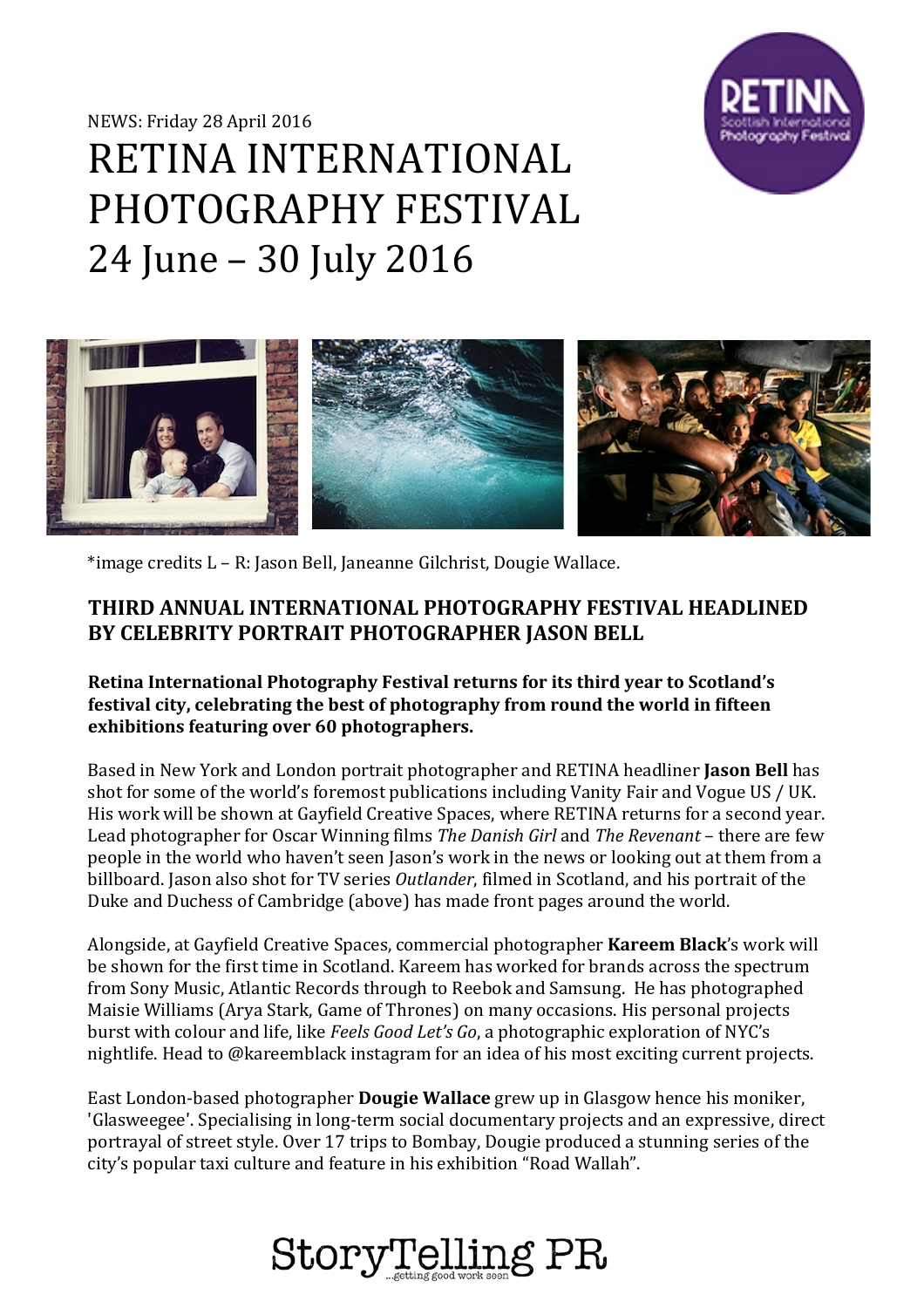Edinburgh's **Janeanne Gilchrist** and creative portrait photographer **Alma Haser** headline the spaces at Customs House, alongside **Emerging Talent, UK Picture Editor's Guild 2015 Award Winners Exhibition** and a special celebration of **Scottish Press Photographers'** work documenting our world and colouring the headlines.



At Customs House **Janeanne's** project *Inter Tidal* charting the debris in the seas around Scotland, in her 10 years has a free diver, has yielded remarkable results and is a damning but beautiful portrait of where dumped rubbish ends up and how the world looks under water.

Retina is very excited to welcome the extraordinary creative talent of German born **Alma Haser**, who expands the dimensions of traditional portrait photography. Shortlisted for the Taylor Wessing Portrait Prize at NPG and SNPG in 2012, Alma's current project is the *Cosmic Surgery* series toys with original photography of her sitters, turning them into origami and photographing with her sitters with their faces obscured.

The opening night of the festival will introduce **David Boni**, an award winning Advertising photographer and Director. He started out as a still life photographer - with Irving Penn as his inspiration. David plays with conceptual images and relishes the diversity of a photographer's life but portraits – on display in Summerhall from June 24 – are his first love.

Saturday 16 July RETINA holds its first ever **Photomarathon** – over the course of 12 hours, participants will be challenged to take 12 pictures around the city on 12 given topics.

Roddy McRae, Festival Chairperson Commented:

*"Retina creates a platform for photographers from across the globe to exhibit their work across the festival city and our focus is absolutely on supporting up and coming photographers to exhibit alongside the headliners whose images will be familiar to us all. I have to thank the RETINA team, our sponsors, venues and partners without whom this festival would not be possible."* 

#### ENDS.

Special thanks go to the hard working RETINA committee, working group and sponsors, partners and venues without whom RETINA wouldn't exist.

For more information and images please contact Miriam Attwood 07825 642225 [miriam@storytellingpr.com](mailto:miriam@storytellingpr.com)

**RETINA 2016 IN NUMBERS The third annual event 6 Emerging Photographers 9 Venues 12 Solo photography exhibitions 15 exhibitions 35 Association of Photographers Award Winners 10 Scottish Press Photographers 63 Photographers from around the world**

**ENDS**